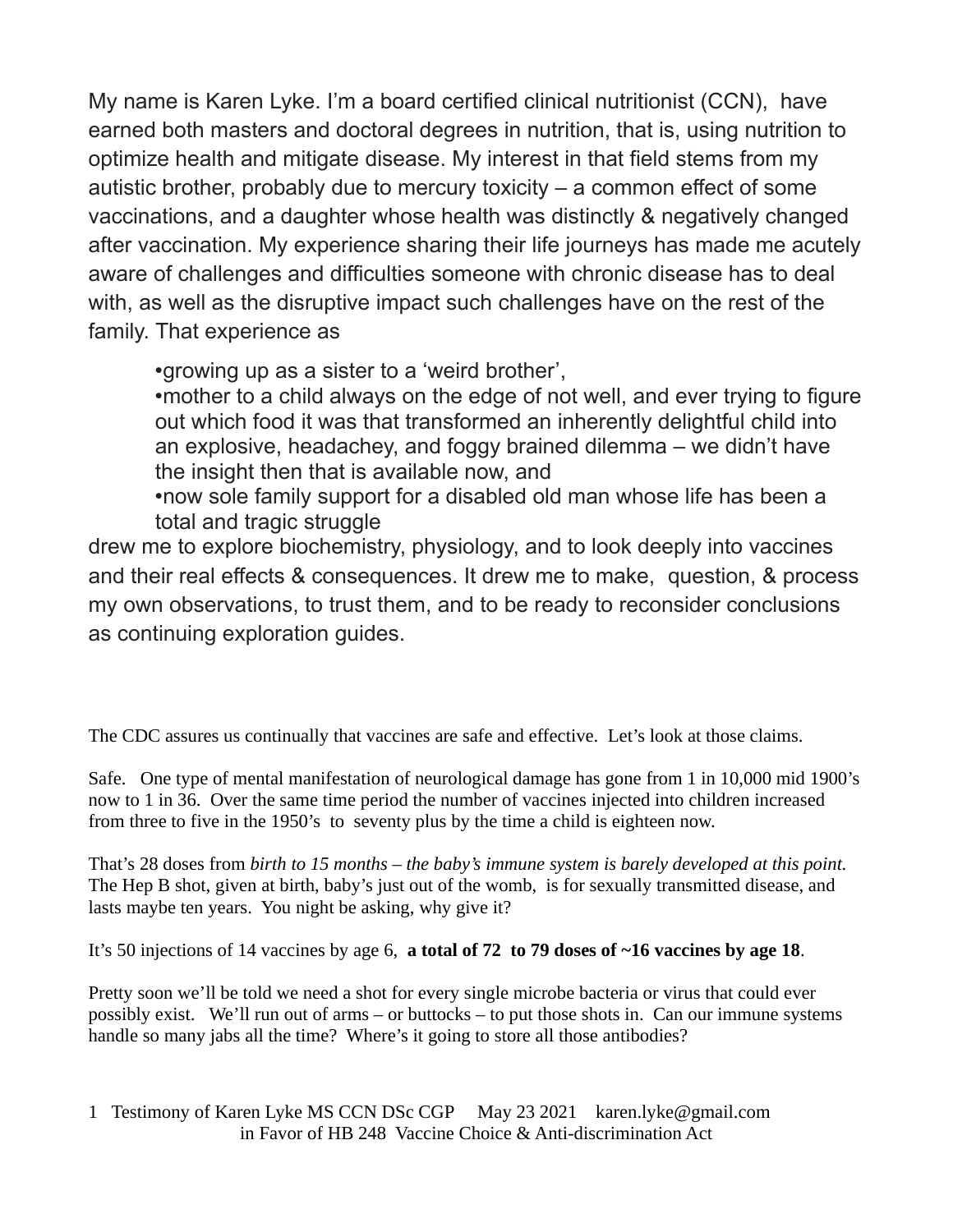At the same time, **chronic disease in children has risen to 54%**. More than half of our intensely vaccinated children are dealing with asthma, allergies, ADD & ADHD, neurological damage, autoimmune disorders. Special education programs seventy years ago were maybe 8 kids in a school of a thousand. That's less than one percent. Now programs for special needs consume a big chunk of the budget.

There's a very recent study comparing vaccinated children with unvaccinated children. It shows that the incidence of these five categories of disease is rare or non-existent in the UNvaccinated children. Yes, **the UNvaccinated children were distinctly healthier.** They might have gotten an occasional brief incident of one of the classic rash children's diseases, from which they recovered, but they did/do not have chronic, often degenerative, long term diseases. Ask me for details.

Vaccine safety is further illustrated by VAERS.gov: the Vaccine Adverse Event Reporting System. Do you know about VAERS? This is where adverse reactions to vaccines are reported – except that many physicians and clinics are unaware of its existence. A Harvard study showed that only about 1% of all vaccine reactions actually get reported to VAERS.gov

All too often a child gets a bad reaction following vaccination, and the doctor's office tells them 'oh that's normal –

- for a child to scream inconsolably at high pitch for 3 continuous days,
- to go limp and dull-eyed,
- to have a high fever that lasts for days,
- to go from clear speech with a large vocabulary to maybe a few grunts and cries
- – with hand flapping and head banging overnight.

*This is normal, parents are told.* Only a coincidence.

Coincidence? That's what the CDC and most conventional medical practitioners would have you believe. A lot of parents say otherwise. If nothing else, you'd think doctors and the CDC would be curious, want to find out just what's going on.

No, now there is vigorous censorship of exploration – let alone mention – of 'other' points of view, particularly with respect to dealing with the SARS Cov 2 virus. The CDC wants to add more vaccines to its schedule each year, and now it wants to require all adults to get annual vaccinations as well, pushing the flu vax, and now the Covid shot – every six months apparently.

Blue Cross/Blue Shield – undoubtedly other insurance companies, **pay a bonus when your child gets vaccinated on the CDC's terms.** Unfortunately many doctors depend on the 'bonus' paid to them for every child in their practice vaccinated according to the CDC schedule. That's a bonus of \$400 per child; if you have several thousand patients in your practice, that's enough to keep your doors open and staff paid for quite a while. This is for real; I'm not making this up. No wonder doctors fire their patients when they balk at shots.

What about testing for safety? Did you know that **vaccines are NOT tested against neutral saline placebo?** I'm not making this up either. *Vaccines are routinely tested against other vaccines, or vaccine ingredients*. When the results show no significant difference, the test vaccine is declared 'safe' – because according to the appearance, it doesn't cause any effects different from the other substance.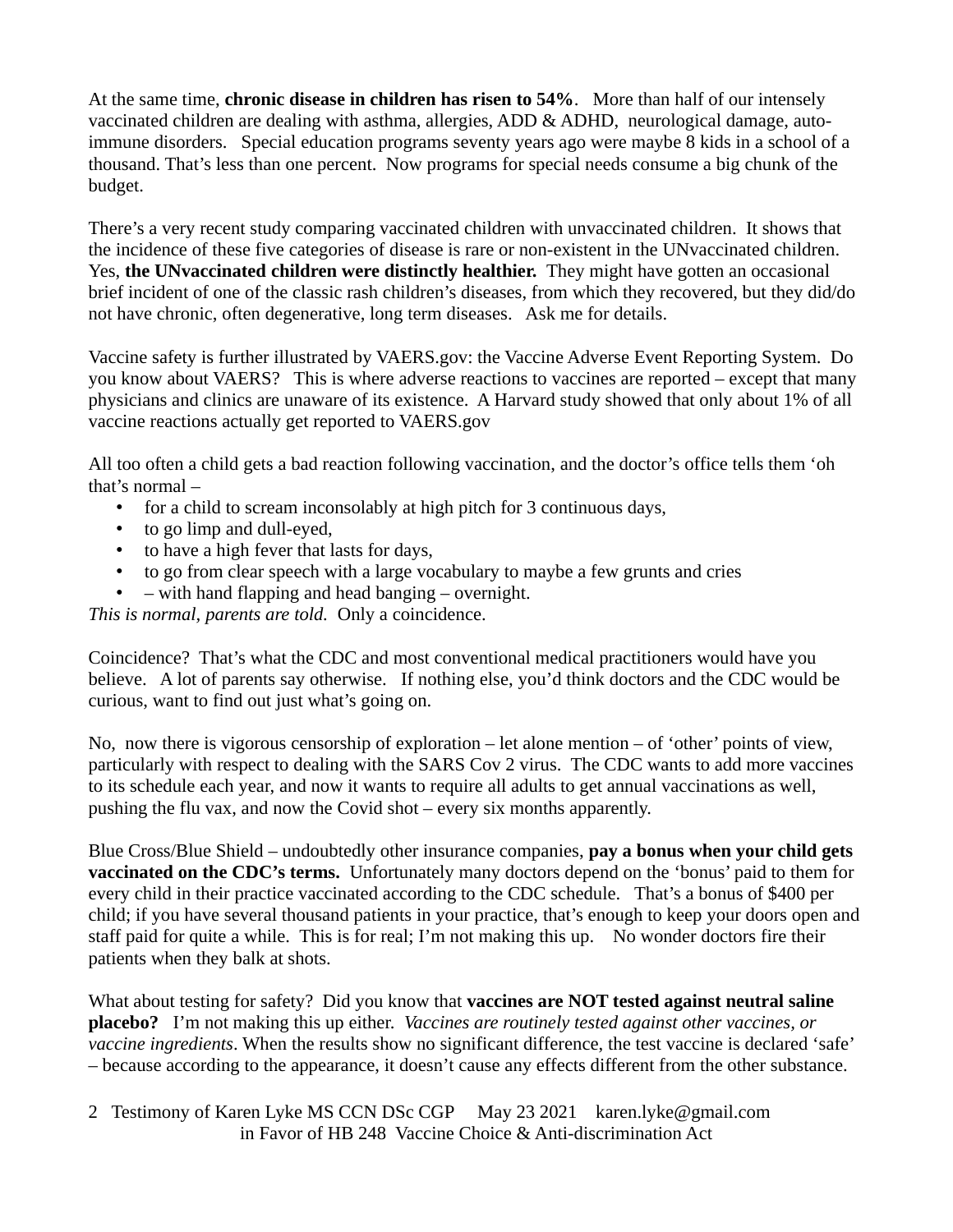That's like, you smoke two packs of cigarettes a day; I'll smoke one. At the end of the month we'll compare. No big difference, so it must be safe.

Another aspect of safety is shedding. If you deliberately expose people to a virus or fragments of it, thru vaccination, there is the risk of the vaccinated person giving off particles of that virus, potentially contaminating someone else. Now if that someone else's immune system is in good shape – eats real food, adequate rest, moderate stress & exercise, not dealing with lots of other ailments – that someone's body can handle it. But if a person is run down, overloaded with stress, toxins from other sources, short on sleep and trying to survive on fast food, has one or another chronic disease, the outlook is not so good. Viruses thrive in people who are run down.

Do vaccinated people shed? Look at the intake form for blood donors. One question asks about recent vaccinations. Why? You might ask. The answer I got from blood bank staff is 'because *vaccinated people might shed the antigen from the vaccine.'*

Some of the new Covid vaccines are based on prompting the injected person's body to make more of the antigen. You heard that right: **the mRNA vaccine is designed to take over your protein manufacturing system and cause you to make the spike protein** that's the cause of all this current panic. *You become a germ factory; you proliferate the enemy.* The plan is that you will generate an antibody response to that antigen, but that's not guaranteed. We already have reports for 'breakthroughs'. *Breakthrough is newspeak for 'it didn't work'.* It didn't work, so we'll have to vaccinate you again, and again. What's that definition of insanity? Doing the same thing but expecting a different result.

If you do generate antibodies to that protein, which your body is viewing as an alien invasion even though it manufactured it itself, your body could easily attack any tissue that happens to have that protein in it. That particular protein happens to resemble a protein in about a hundred different tissues in the human body. What's *a body going to do? Attack itself? Very likely, yes*. That's exactly what happened in some of the Covid19 test animals.

Sometimes you get off easy, and just feel crappy – have a headache, can't focus or think straight, grump at everyone. After a while that brief inflammatory response doesn't quit, and spreads to other areas of the body, and you're miserable and snarly, and in pain, all the time. Vaccine induced gut damage, food sensitivities, that's what was going on in my daughter. It's related to auto-immunity, and although it may sound innocuous, auto-immune disease goes even deeper, entails a lifetime of paying careful attention or else you feel, and act, like hell all the time, constantly exhausted, while your body is slowly consuming itself from the inside because it can't distinguish you from foreign tissue.

We're in the richest country in the world, have the most technologically advanced medical system ever, vaccinate (and medicate) more than any other nation on the planet, yet are at the *bottom of life expectancy among the world's developed countries, close to the top in infant mortality.* Clearly our premises are flawed.

Effective: *Effectiveness is defined as an antibody response;* that's it. **Your body generated antibodies to the injected pathogen; see, it was effective**. Other responses, like the body's ability to eliminate the debris once the antibody has captured the antigen, are not considered. It doesn't matter that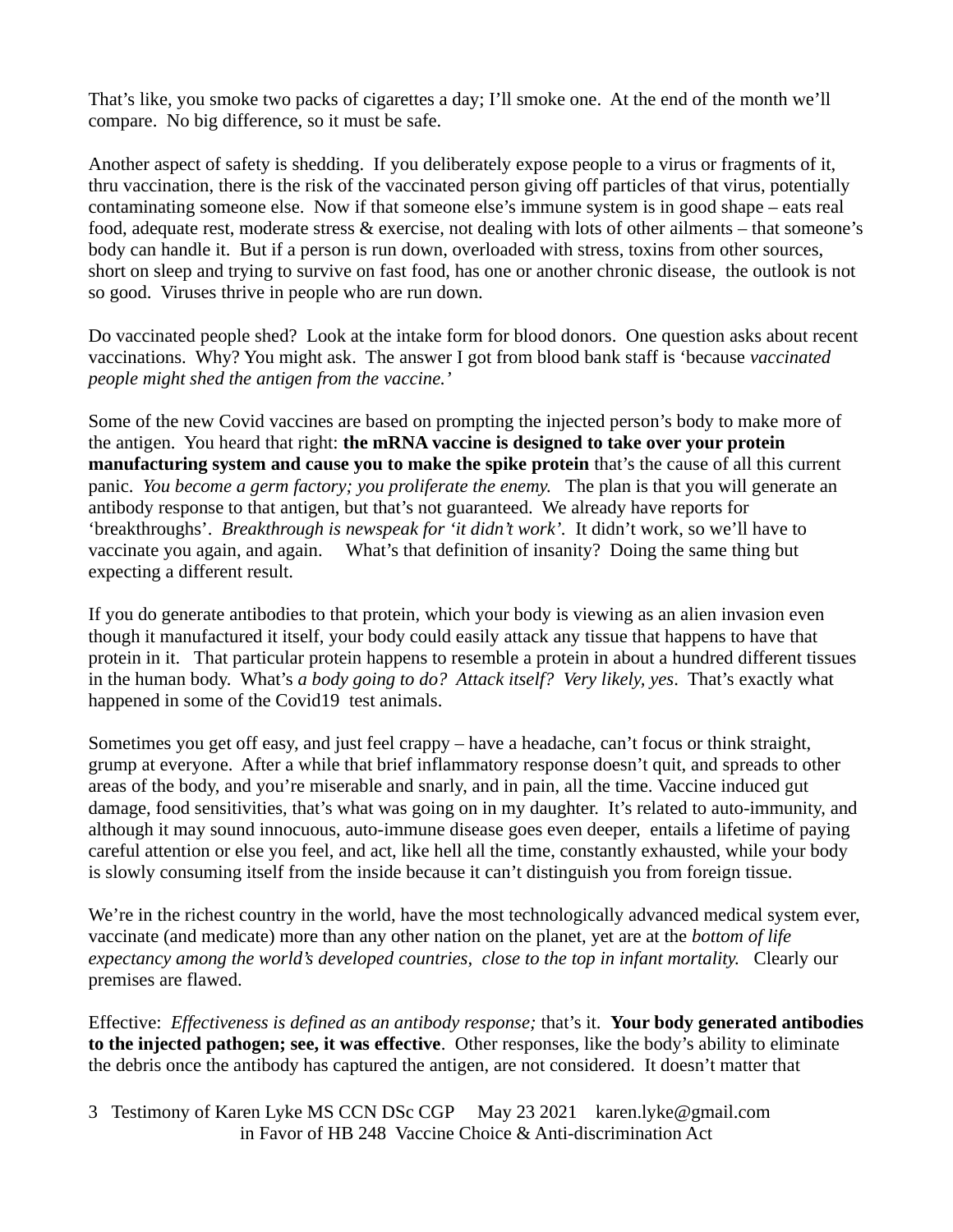common side effects include gut problems, brain focus & function difficulties, neurological disorders ranging from tics and seizures through facial asymmetry to partial or full paralysis. Because they were not part of the plan, they are *side effects*. *We burned the house down but we did get rid of the termites.*

The time span on most vaccine testing tends to be short – maybe ten days or as long as six weeks. Chronic disease takes longer to become evident. By keeping the test period short, it's easy to claim that those chronic diseases weren't related to the vaccine. *That claim simply says those folks have a lot more to learn about physiology. We burned the house down but we did get rid of the termites.*

Modern medicine is not based on curing or healing, nor resolving the problem. It's *management* of symptoms, with the premise that **one size fits all**. It is based only on 'did the symptoms go away?' It's the equivalent of putting that piece of tape over the warning light. You don't see it, so you don't think anything needs repair or attention. 'I don't see the fuel gauge light, nor the 'check engine' light; 'can't be anything wrong.'

The reason multiple shots are given is that *not every shot generates an antibody response the first time*. Statistically, by the time every one gets three – or four – shots, of whatever vaccine, they've generated an antibody response. But that's not actually measured; it's reckoned by statistics. That means that *you are being treated not according to your individual needs; you are being treated according to everybody lumped into one group.* Next widget on this factory assembly line...

Your individual needs or status are not considered. **You get treated the same as everyone else without regard to** 

- **your body's ability to generate an antibody response**
- **your body's ability to clean out the mess generated by the antibody-antigen response**
- **your capacity to generate a response**
- **age, size, other health conditions, stress level**

*Not everyone wears size seven shoes. Does modern medicine assess these factors?*

Your capacity to generate a response is based on what you eat, stress levels, adequate sleep, exercise, other metabolic and medical conditions – maybe you're sick with something else that day, and there are undoubtedly several other factors yet to be discovered. I just recently saw blood work for two women who'd each had two Covid shots. They both had *abnormal, dangerously high antibody responses,* way out of range, with other markers also disrupted. They felt *debilitated and miserable,* so much that they sought help, *but their shots were effectiv*e.

**If you don't clean out the debris once you've captured the invader, you haven't finished the job.**  IOW, it's not enough simply to nab the pathogen. You have to get rid of it as well. If you keep all that garbage accumulating inside you, *you're setting yourself up for a different kind of disease later.*

In effect **we have traded occasional brief bouts of infection** – a seasonal cold, maybe an upset tummy, **for long term, chronic, degenerative, disease that disrupts our lives** – and our families, and our connection with society, every day, all day, all year.

'**Oh, but a vaccination will protect you.**..' Protection. *We treat vaccines like fairy dust.* Sprinkle or inject this, and you'll be safe. Y*ou might still get the disease, but it won't be so bad as if you'd not*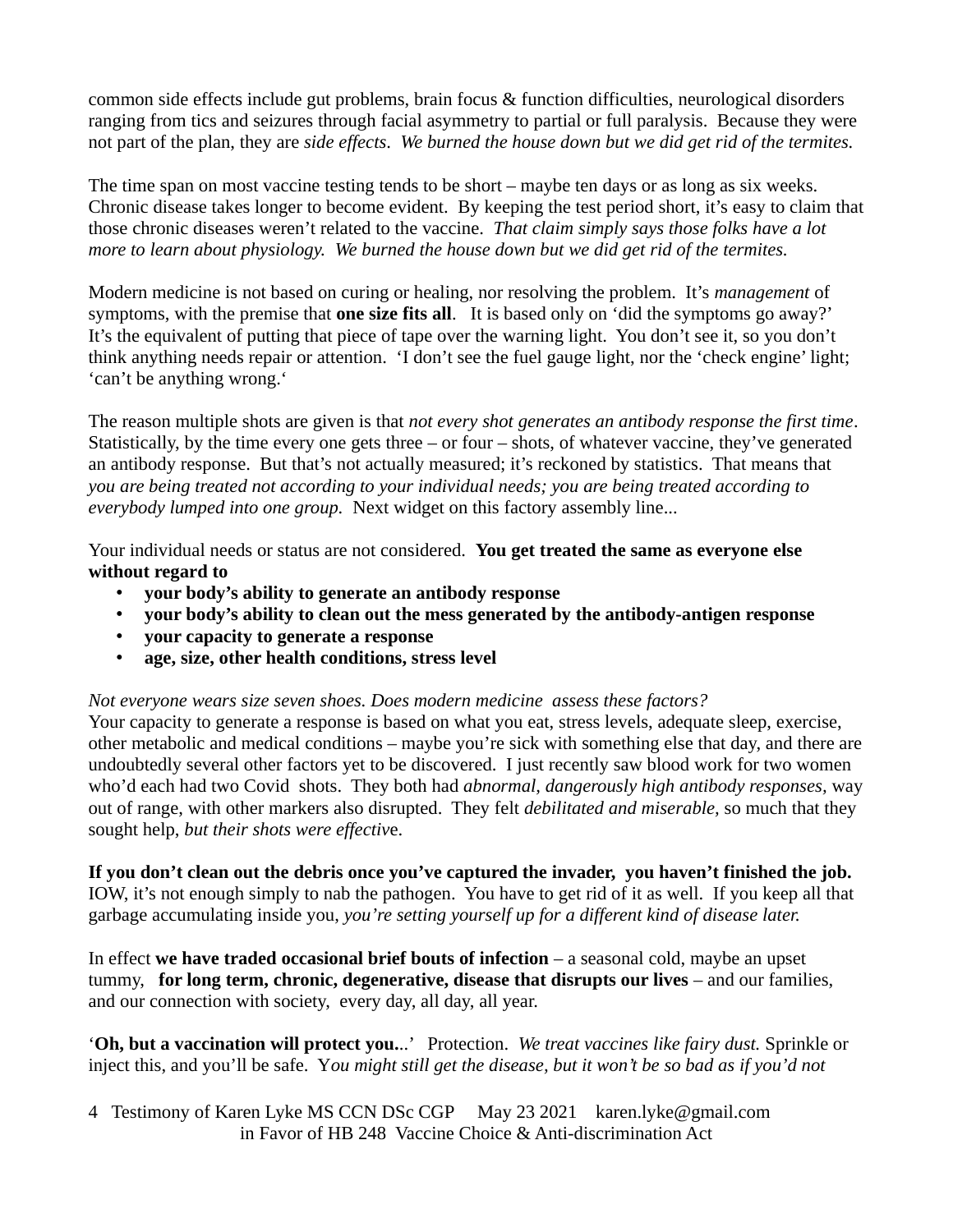*gotten the shot.* **How do you know this? Where are the studies, the comparisons?** If this is science, surely there are studies, and more studies, to confirm the original observations. *Such studies should be readily available for anyone to examine.* Show us the science!

Even if you do have studies, the results lead to some statistical analysis. The *effects on large groups of healthy people are then assumed to apply to all individuals, regardless of age, condition etc*.

Speaking of Protection, did you know that thanks to **an Act passed in 1986, vaccine manufacturers and everyone involved with their administration are all ABSOLUTELY FREE FROM LIABILITY** should anything go wrong with a vaccine.

**That means if you're injured, whoever gave you that shot, the clinic she works for, the company that made that vaccine, have NO responsibility, no liability.** You're on your own, baby.

There is VAERS.gov and the NVICP (National Vaccine Injury Compensation Program), but first you have to know about it – *many doctors and hospitals do not know about VAERS.gov*. Then you have to file your case in great detail, in a limited time frame, make your way through government lawyers whose job is to obstruct and discourage you as much as they possibly can, all while you're dealing with a child who has most unexpectedly become a medical mystery demanding relentless care 24/7, probably also with a spouse who can't handle it so is filing for divorce, oh yeah, and trying to work to pay the rent.

Despite the obstacles, **NVICP has disbursed \$4.4 Billion so far, to compensate for vaccine injuries.** That says that vaccines aren't really safe, the vaccine manufacturers are protected, but you aren't.

## **That \$4.4 Billion over several decades to compensate for vaccine injuries is just a little bit more than the CDC has in its budget** *this year* **to promote the new Covid vaccines.**

*If someone has to bribe, entice, manipulate, threaten, take over the media –* **and censor any other viewpoint**s – *to promote his product, you really have to ask, just who benefits from this?* Then the promoter forbids questioning; no asking for more info!! Somebody's got a big investment at stake here.

The incidence of Covid 19 is apparently a lot lower in Amish – plain folk communities – those people who still honor values like truth and trust, who live and work more closely with nature, without a lot of high tech devices. So why don't Amish communities have a lot of Covid 19? One answer is 'Because they don't have television'.

To summarize, **claims that vaccines are safe and effective are false;** there's a lot of wiggle room and outright fudging (lying) in those claims. There is no honest scientific support for those claims. **Fewer people are likely to be injured and sick when you let people decide for themselves.** People know their own bodies; mothers certainly know their children far better than someone who sees them briefly two or three times a year amidst a thousand or more other patients – *if* it's the same person each time. If people choose to be vaccinated, that's their choice. We can only hope that it's an informed choice

**Requiring everyone to get vaccinated is likely to result in more people becoming injured and sick because the schedule isn't geared to individual human needs.** The CDC schedule is a marketing plan, geared to meet someone's quota, get a box checked. It is not to promote individual human health.